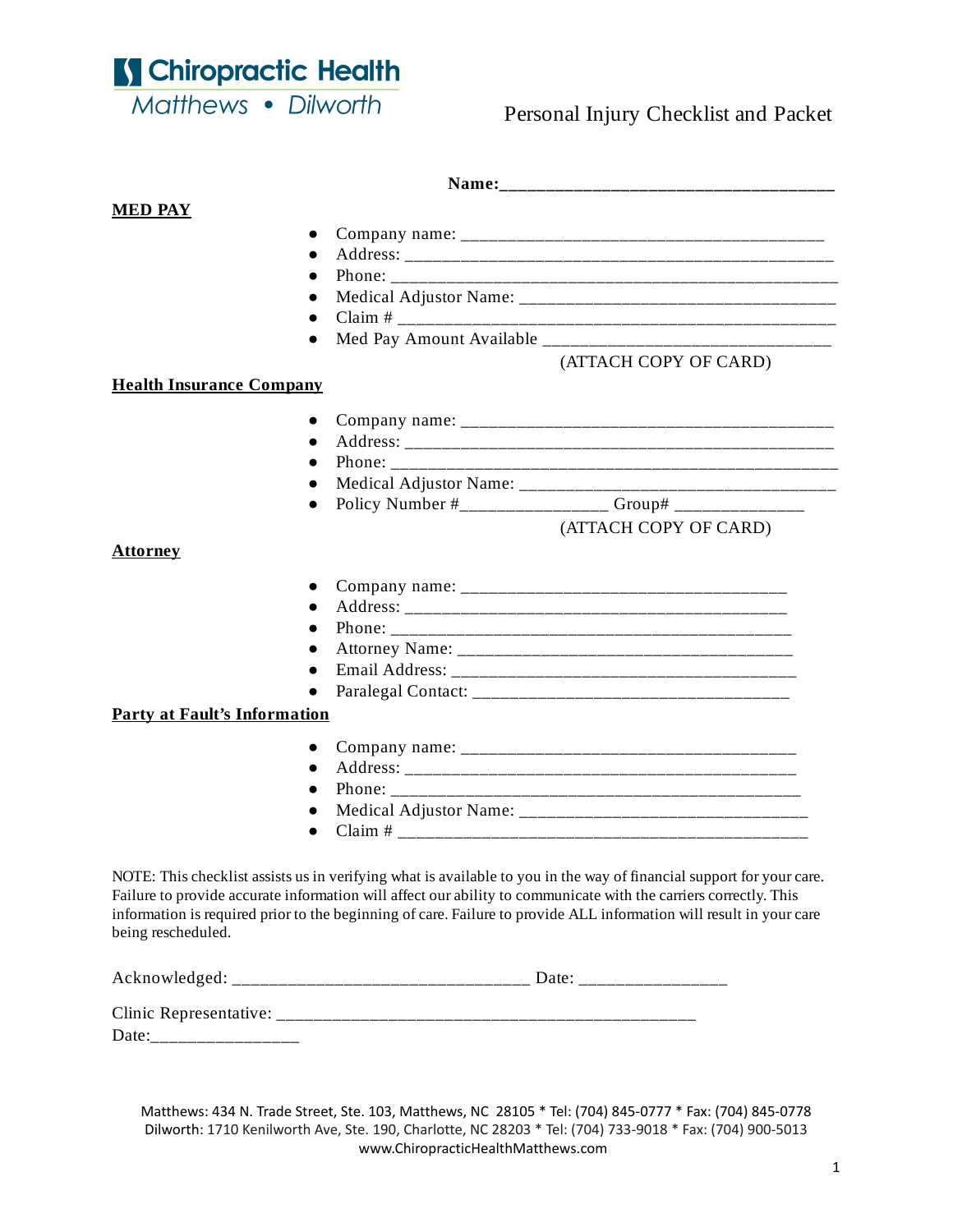S Chiropractic Health

Matthews • Dilworth

Personal Injury Checklist and Packet

# **Accident/Injury Questionnaire**

| <b>Automobile Accident - Additional Information</b>              |                                                                                                                                                                                                    |  |  |  |
|------------------------------------------------------------------|----------------------------------------------------------------------------------------------------------------------------------------------------------------------------------------------------|--|--|--|
|                                                                  | Was anyone else in the vehicle with you? No Yes - Number of People                                                                                                                                 |  |  |  |
| You were (check a box and circle all that applies)?<br>$\bullet$ |                                                                                                                                                                                                    |  |  |  |
| Front Seat - Driver / Passenger                                  |                                                                                                                                                                                                    |  |  |  |
|                                                                  | Rear Seat - Behind driver / Middle / Behind Passenger / 2nd row / 3rd row                                                                                                                          |  |  |  |
| $\bullet$                                                        |                                                                                                                                                                                                    |  |  |  |
| $\bullet$                                                        |                                                                                                                                                                                                    |  |  |  |
| Did airbags deploy? No Yes<br>$\bullet$                          |                                                                                                                                                                                                    |  |  |  |
| Did Police Arrive? No Yes<br>$\bullet$                           |                                                                                                                                                                                                    |  |  |  |
| Using a Seat belt? No Yes<br>$\bullet$                           |                                                                                                                                                                                                    |  |  |  |
|                                                                  | Did you strike the windshield or object in the car? No Yes - Describe                                                                                                                              |  |  |  |
|                                                                  |                                                                                                                                                                                                    |  |  |  |
| $\bullet$                                                        | Where was your vehicle impacted (circle all that apply)? Front / Rear / Passenger Side / Driver's<br>Where was the other vehicle impacted (circle all that apply)? Front / Rear / Passenger Side / |  |  |  |
|                                                                  |                                                                                                                                                                                                    |  |  |  |
| $\bullet$                                                        | $\#$ Phone $\#$                                                                                                                                                                                    |  |  |  |
|                                                                  |                                                                                                                                                                                                    |  |  |  |
|                                                                  |                                                                                                                                                                                                    |  |  |  |
|                                                                  |                                                                                                                                                                                                    |  |  |  |
|                                                                  |                                                                                                                                                                                                    |  |  |  |
|                                                                  |                                                                                                                                                                                                    |  |  |  |
|                                                                  |                                                                                                                                                                                                    |  |  |  |
| <b>General Accident / Injury Information</b>                     |                                                                                                                                                                                                    |  |  |  |
|                                                                  |                                                                                                                                                                                                    |  |  |  |
|                                                                  |                                                                                                                                                                                                    |  |  |  |
|                                                                  |                                                                                                                                                                                                    |  |  |  |
|                                                                  |                                                                                                                                                                                                    |  |  |  |
|                                                                  |                                                                                                                                                                                                    |  |  |  |
|                                                                  |                                                                                                                                                                                                    |  |  |  |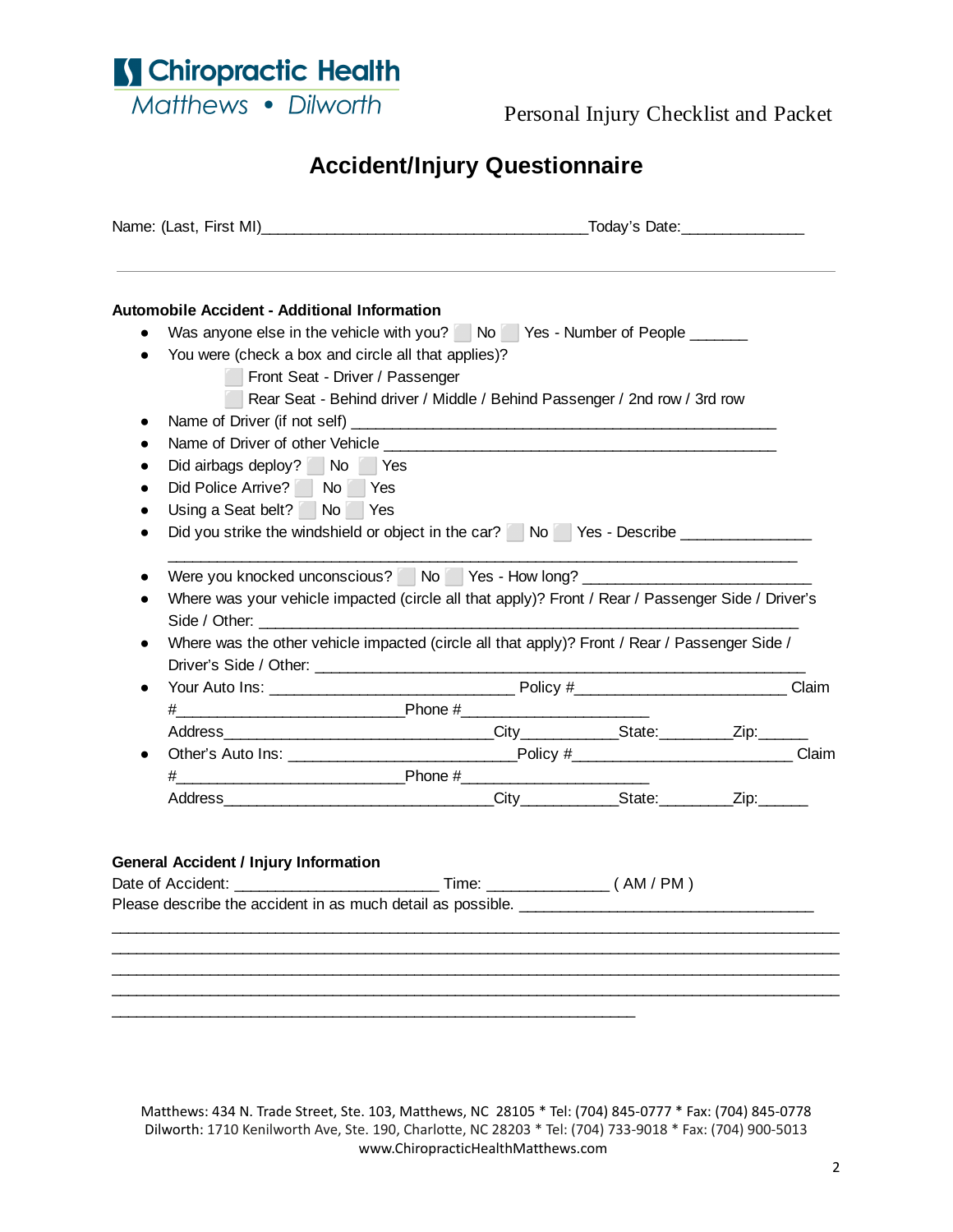

### Personal Injury Checklist and Packet

#### **Before the accident / injury:**

| Have you ever had any complaints in the involved area before? No Yes<br>o If yes - Were they present at the time of the accident / injury? No Yes                                                                                                                 |
|-------------------------------------------------------------------------------------------------------------------------------------------------------------------------------------------------------------------------------------------------------------------|
|                                                                                                                                                                                                                                                                   |
| Were you capable of performing all of your work activities with restriction? No Yes                                                                                                                                                                               |
| At the time of the accident / injury:                                                                                                                                                                                                                             |
| Did you feel pain immediately after the accident? No Yes Later that day Next day<br>$\bullet$                                                                                                                                                                     |
| Were you taken anywhere after the accident? No Yes Later that day Next day                                                                                                                                                                                        |
|                                                                                                                                                                                                                                                                   |
| o If yes - Did you receive treatment? No Yes - (describe)                                                                                                                                                                                                         |
| Are your symptoms:   Improving?   Getting Worse?   The Same?<br>$\bullet$<br>Are your work activities restricted as a result of this accident/injury? No Yes - (how?)<br>$\bullet$<br>Have you missed any work since the accident? No Yes - (dates?)<br>$\bullet$ |
| Have you retained an attorney? No Yes - Name<br>$\bullet$                                                                                                                                                                                                         |
|                                                                                                                                                                                                                                                                   |
|                                                                                                                                                                                                                                                                   |
|                                                                                                                                                                                                                                                                   |
| Date: the contract of the contract of the contract of the contract of the contract of the contract of the contract of the contract of the contract of the contract of the contract of the contract of the contract of the cont<br>Parent/Guardian Signature:      |

Relationship to patient: \_\_\_\_\_\_\_\_\_\_\_\_\_\_\_\_\_\_\_\_\_\_\_\_\_\_\_\_\_\_\_\_\_\_\_\_\_\_\_\_\_\_\_\_\_\_\_\_\_\_\_\_\_\_\_\_\_\_\_\_\_\_\_\_\_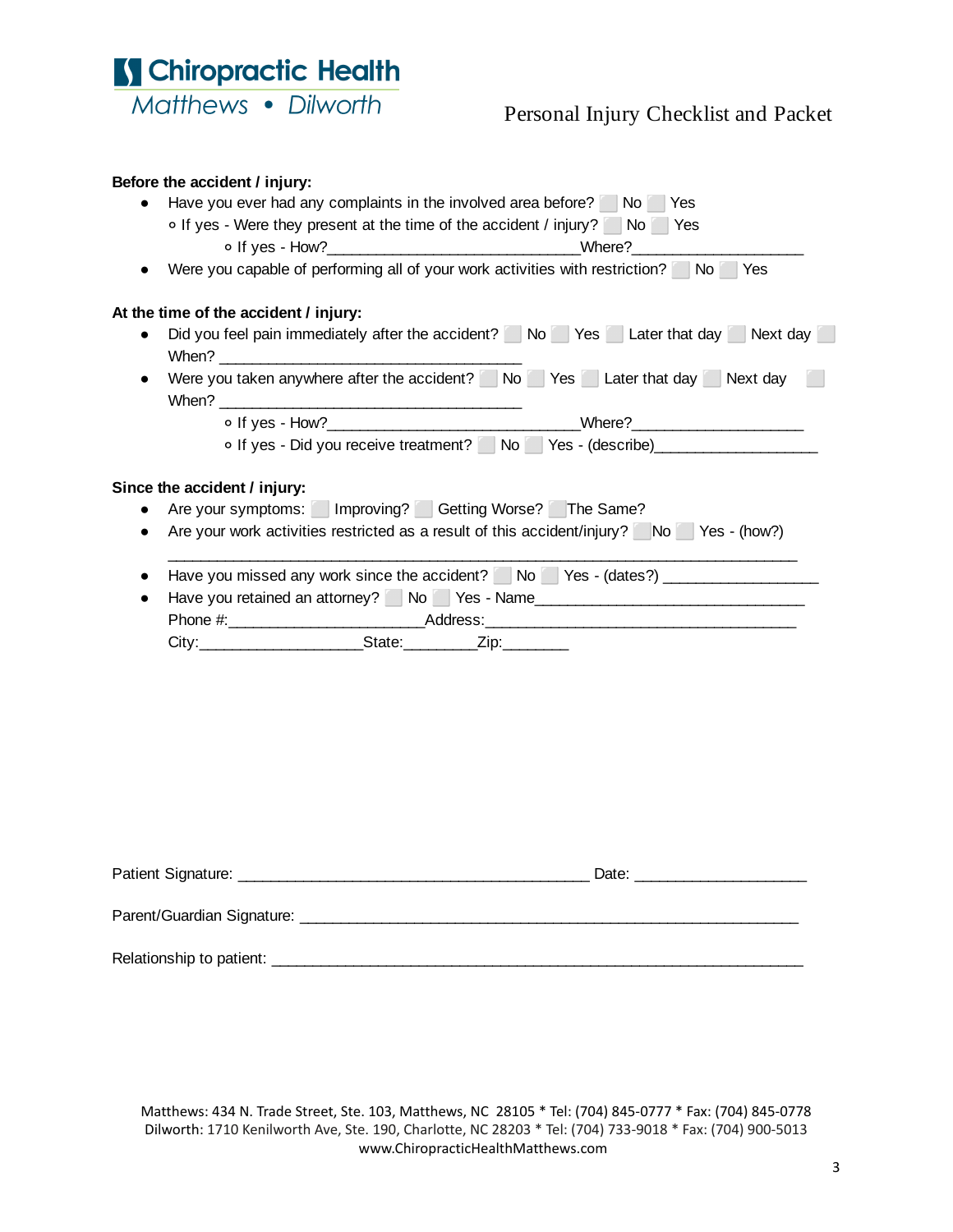

## Personal Injury Checklist and Packet

| Authorization for the Release of Medical Records                                                                                                                               |                                                                                                                     |  |  |  |
|--------------------------------------------------------------------------------------------------------------------------------------------------------------------------------|---------------------------------------------------------------------------------------------------------------------|--|--|--|
|                                                                                                                                                                                |                                                                                                                     |  |  |  |
| (also list maiden name/other names used)                                                                                                                                       |                                                                                                                     |  |  |  |
| I hereby request and authorize:                                                                                                                                                |                                                                                                                     |  |  |  |
| Chiropractic Health of Matthews                                                                                                                                                | Tel: 704-845-0777                                                                                                   |  |  |  |
| 434 N. Trade St. Ste. 103                                                                                                                                                      | Fax: 704-845-0778                                                                                                   |  |  |  |
| Matthews, NC 28105                                                                                                                                                             |                                                                                                                     |  |  |  |
|                                                                                                                                                                                | To Disclose Information to: To Receive Information from:                                                            |  |  |  |
| Name/Provider: experience and a series of the series of the series of the series of the series of the series of                                                                |                                                                                                                     |  |  |  |
|                                                                                                                                                                                |                                                                                                                     |  |  |  |
|                                                                                                                                                                                |                                                                                                                     |  |  |  |
|                                                                                                                                                                                |                                                                                                                     |  |  |  |
|                                                                                                                                                                                |                                                                                                                     |  |  |  |
| Information to be disclosed include copies of:<br>Entire Record                                                                                                                |                                                                                                                     |  |  |  |
| Progress Notes                                                                                                                                                                 | X-ray Reports<br>$\frac{1}{2}$ X -ray Films                                                                         |  |  |  |
| Physical Exam Forms                                                                                                                                                            | MRI / Reports                                                                                                       |  |  |  |
| Daily Chart Notes                                                                                                                                                              |                                                                                                                     |  |  |  |
|                                                                                                                                                                                |                                                                                                                     |  |  |  |
| <b>Purpose of Disclosure:</b>                                                                                                                                                  |                                                                                                                     |  |  |  |
|                                                                                                                                                                                | ________ Treatment, Payment ________________ Other (specify) ___________________                                    |  |  |  |
| understand that the cancellation will have no effect on information released prior to receiving the<br>cancellation. A copy of this authorization is as valid as the original. | This authorization will be effective for six months after the date signed, unless canceled in writing. I            |  |  |  |
|                                                                                                                                                                                |                                                                                                                     |  |  |  |
| Signature of Patient                                                                                                                                                           |                                                                                                                     |  |  |  |
|                                                                                                                                                                                |                                                                                                                     |  |  |  |
| Signature of Legal Representative/Relationship                                                                                                                                 |                                                                                                                     |  |  |  |
|                                                                                                                                                                                | If signing for a minor patient, I hereby state that my parental rights have not been revoked by court of law.       |  |  |  |
|                                                                                                                                                                                | Notice to recipient of information: This information has been disclosed to you from confidential records, which are |  |  |  |

*protected by law. Unless you have further authorization, laws may prohibit you from making any further disclosure of this information without the specific written consent of the patient or legal representative.*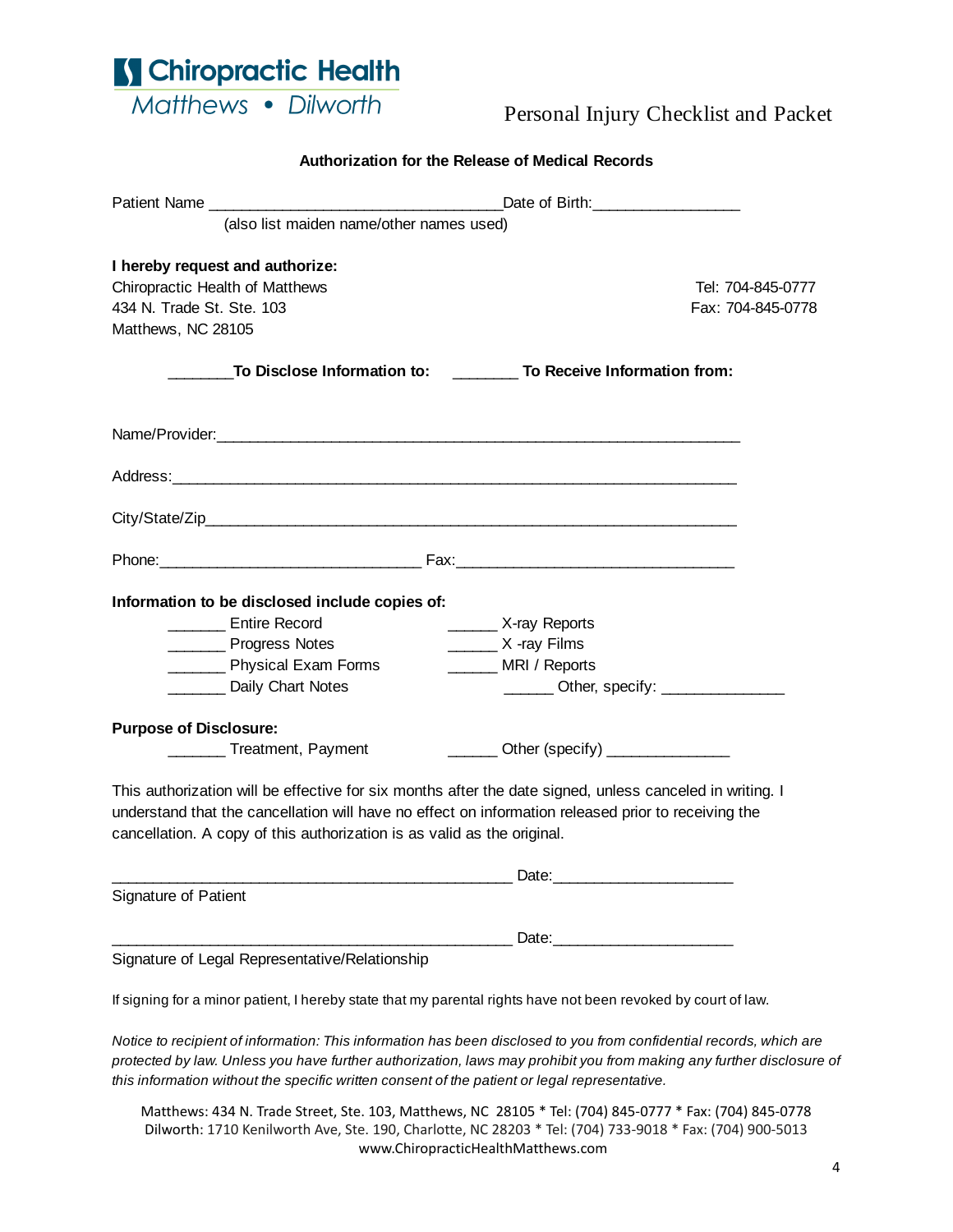S Chiropractic Health Matthews • Dilworth

Chiropractic Health of Matthews: 434 N. Trade Street Suite 103, Matthews, NC 28105

Chiropractic Health of Dilworth: 1710 Kenilworth Ave, Ste. 190, Charlotte, NC 28203

## Election Not to File Health Insurance Claims **(Personal Injury/Accident**)

The chiropractor(s) at this clinic are participating ("in-network") providers for your health benefit plan. As participating providers, we are obligated to file claims for reimbursement with your plan for all covered services provided to you UNLESS you instruct us in writing not to file.

You have indicated that for services related to this personal injury, rather than using your own health insurance, you wish to consider seeking payment from other third-party payors such as the at-fault driver's liability insurance. To help you make an informed decision, please carefully review the following information.

# **If you elect NOT to file claims on your health insurance:**

- **1.** The clinic will rely on your decision and extend credit to you for the cost of care based on the assumption that your bill will be paid by sources other than your health insurance. **You will be required to assign to the clinic the right to receive monies paid by liability insurers, medical payments insurers or other third-party payors to the extent necessary to satisfy your bill.**
- 2. You will not be required to pay co-payments/co-insurance and/or deductibles that would normally be required by your health benefit plan.
- 3. The cost of your treatment will be billed at the clinic's usual rates rather than the discounted rates that routinely apply to services covered by your health benefit plan.
- 4. If the combined payments received from other sources do not fully satisfy your bill, you may be personally liable for any unpaid balance.
- 5. None of the charges for your treatment will be applied towards satisfying the annual deductible (if applicable) associated with your health benefit plan.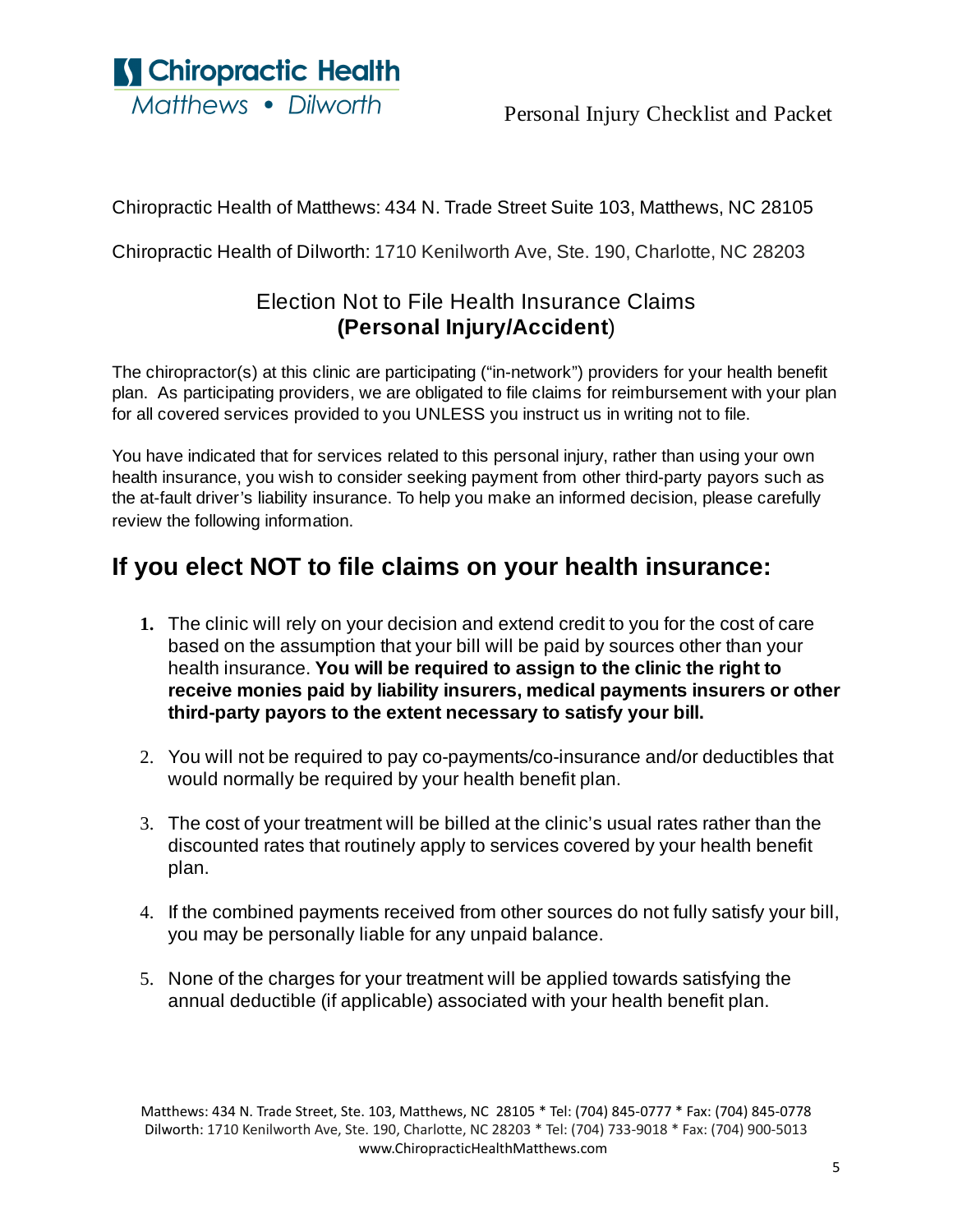S Chiropractic Health Matthews • Dilworth

# **If you elect TO file claims on your health insurance:**

- 1. Your health insurance should pay the cost of *covered* services associated with this accident/injury EXCEPT FOR copayments, co-insurance and/or deductibles, which you will be expected to pay directly to the clinic at the time services are rendered.
- 2. You will be responsible for paying to the clinic the cost of any *non-covered* services you elect to receive, and your payment will be due at the time services are rendered.
- 3. If your health benefit plan initially pays the clinic for your treatment and later determines that it is not legally responsible for payment, the plan administrator may require the clinic to refund to the plan all or part of the payments received. If that happens, you will become responsible for reimbursing the clinic the amount it was required to refund.
- 4. Your health benefit plan requires the clinic to submit claims in a timely fashion and while timely filing requirements vary, most plans require claims to be filed within 3-6 months from date of service. If your action or inaction causes a claim to be submitted late, the claim could be denied, and you would be responsible for paying this clinic for those services which were denied.

## **Election not to file health insurance claims:**

- 1. By my signature below, I attest that I have read and understand the above information regarding the options available to me and have been given an opportunity to ask questions and to have those questions answered.
- 2. I hereby instruct the clinic not to file claims on my health insurance for services associated with this accident/injury, and I authorize the clinic to seek payment from, and send my treatment records to, other third-party payors who are potential sources of payment.
- 3. I understand that the clinic is relying on my decision not to file health insurance claims, and that with regards to claims related to this accident/injury, this decision is irrevocable.